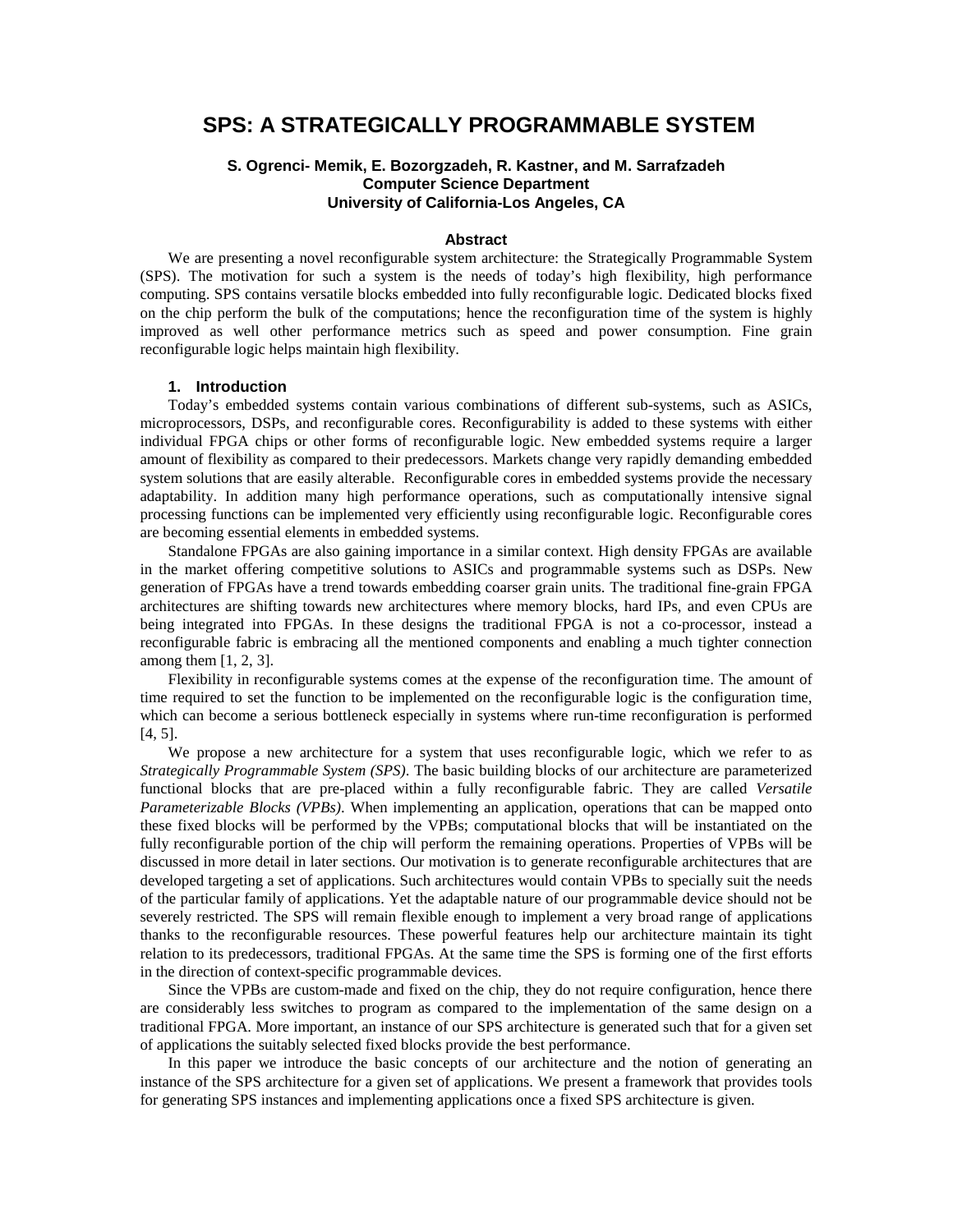In the following section we present related work in the field of reconfigurable architecture. Examples of versatile programmable blocks are presented in Section 3 as well as details of our architecture. We complement our architecture with tools that perform the mapping of applications onto the architecture and the actual implementation and tuning for an application on our platform. These two major tasks will be discussed in Section 4. In Section 5 we present our preliminary results.

#### **2. Related Work**

There has been considerable research effort for developing reconfigurable architectures in the past. Also there are numerous commercial reconfigurable devices introduced. First programmable devices were standalone chips. With the current trend towards hybrid programmable architectures, new systems with embedded reconfigurable cores are also being developed. Among these architectures the basic distinction is due to the level of granularity of the reconfigurable logic.

Commercial FPGAs from several vendors such as Xilinx, Altera, and Actel are available in the market. Traditional FPGA chips like Xilinx 4000 series, or Altera Flex family all contain some form of an array of programmable logic blocks. Those blocks usually are not very complex; contain a few LUTs and a small amount of storage elements. They are designed for general-purpose use. Since they only contain fine-grain reconfigurable logic, for a new application to be implemented the whole chip goes through a configuration phase. Although newer devices such as Xilinx Virtex FPGA allow partial reconfiguration of selected rows or columns, this is still a critical issue.

There are also hybrid systems that contain reconfigurable cores as coprocessors. The Garp architecture developed at UC Berkeley combines a MIPS-II processor with a fine-grained FPGA coprocessor on the same die [6]. Unlike the Garp architecture the main load of hardware implementation lies on the coarse grain parameterized blocks in SPS architecture.

Chimaera [7] is a single chip integration of reconfigurable logic with a host processor. The reconfigurable coprocessor is responsible for performing the Reconfigurable Functional Unit (RFU) instructions. An RFU instruction is any instruction from the program running on the host processor that is performed by the reconfigurable coprocessor. The Chimaera architecture is for a very specific class of data path applications and still requires a large amount of reconfiguration time.

Another reconfigurable architecture with fine-granularity is the Dynamically Programmable Gate Array (DPGA) [8]. Although the logic structure is just like existing FPGAs, DPGAs differ from traditional FPGAs by providing on-chip memory for multiple array configurations. The on-chip cache exploits high, local on-chip bandwidth to perform quick reconfiguration.

In addition, several systems with coarse-grain granularity exist, such as RaPiD [9], Raw [10], and Pleiades[11]. RaPiD is a configurable architecture that allows the user to construct custom applicationspecific architectures in a run-time configurable way. The system is a linear array of uncommitted functional units, which contain datapath registers, three ALUs, an integer multiplier and some local memory. The RaPiD architecture targets applications that can be mapped to deep pipelines formed from the repeated functional units.

The Reconfigurable Architecture Workstation (Raw) is a set of replicated tiles, where each tile contains a simple RISC like processor, small amount of bit-level configurable logic and some memory for instructions and data.

The CS2112 Reconfigurable Communications Processor (RCP) from Chameleon Systems, Inc. [12] contains reconfigurable fabric organized in slices, each of which can be independently reconfigured. The CS2112 includes four slices consisting of three tiles. Each tile comprises seven 32-bit Datapath Units, two 16x24-bit single-cycle multipliers, four Local Store Memories and a Control Logic Unit. The RCP uses a background configuration plane to perform quick reconfiguration. This reconfigurable fabric is combined with a 32-bit embedded processor subsystem.

The Pleiades architecture is a processor approach that combines an on-chip microprocessor with an array of heterogeneous programmable computational units of different granularities connected by a reconfigurable interconnect network. The programmable units are MACs, ALUs, and an embedded FPGA.

Xilinx has recently introduced the Virtex-II devices from of the new Xilinx Platform FPGAs [1, 2]. The Virtex-II architecture includes new features such as up to 192 dedicated high-speed multipliers. Designers can use Virtex-II devices to implement critical DSP elements of emerging broadband systems. This is somewhat a similar effort in the same direction that we are heading. The Virtex-II device is providing the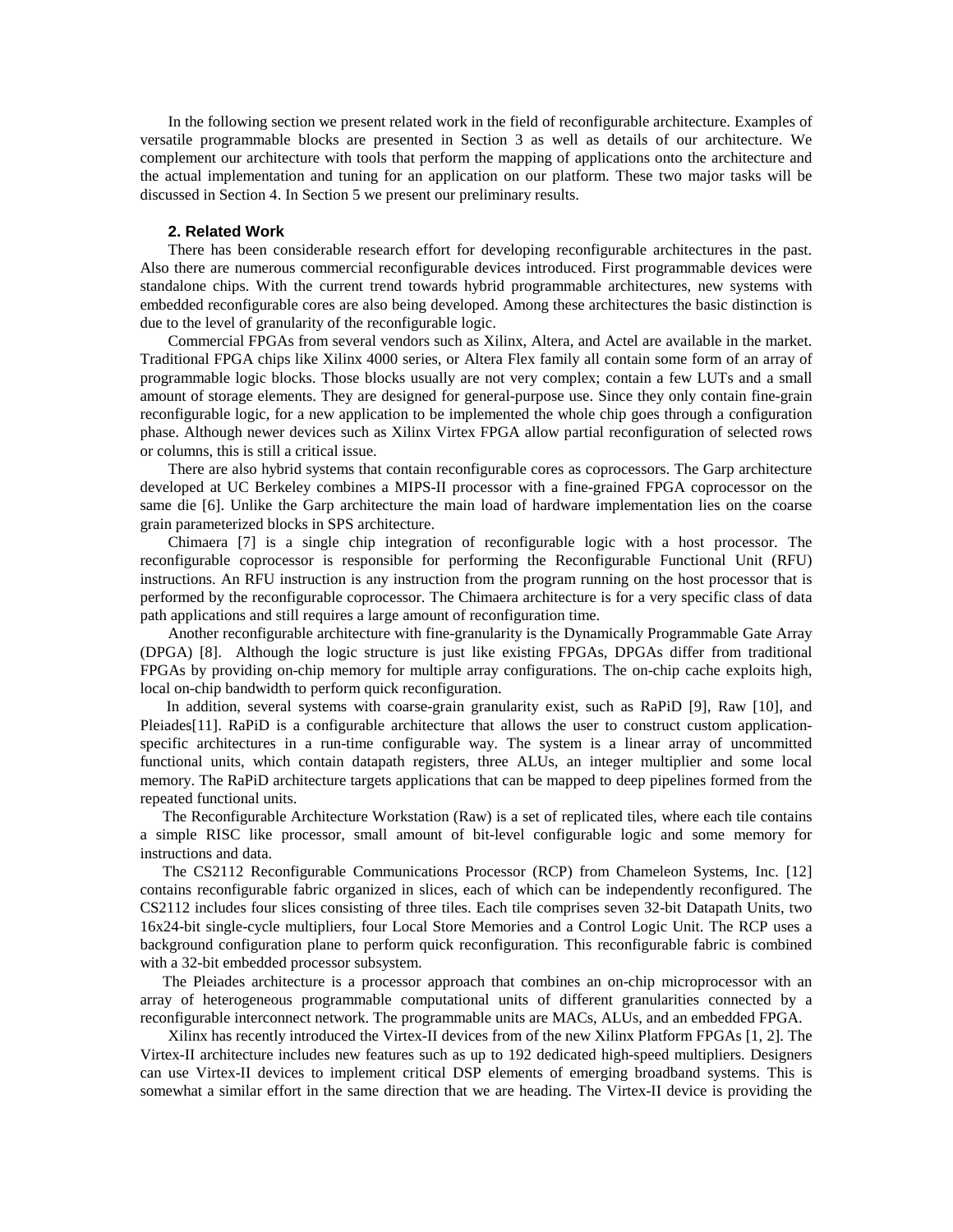dedicated high-performance multipliers for DSP applications like the VPBs on the SPS are intended to improve performance for a set of applications. SPS differs from a Virtex-II device in the following:

- Our architecture can contain blocks of various complexities. Depending on the requirements of the applications fixed blocks can be as complex as an FFT block or as simple as an adder or multiplier. Examples of VPBs will be provided in Section 3.2.
- The generation of an SPS instance is automated. Given a set of target applications an architecture generation tool determines the number and types of VPBs to be placed on the chip.
- While the Virtex-II device is still general purpose, an instance of an SPS will be more context-defined according to a given set of applications.



**Figure 3.1.1 Sample SPS architecture**

#### **3. SPS Architecture**

In this section we present the architecture we are proposing. We will explain the different parts that make up the SPS. Then examples of VPBs will be presented.

#### **3.1 Hardware Components of the SPS**

Figure 3.1.1 illustrates the concept of our SPS architecture. VPBs, fine grain reconfigurable logic, and memory are presented in this figure. The most important component of our architecture is the parameterized functional block called a versatile programmable block (VPB) or a common block. VPBs enable the system to be flexible, but their basic structure remains fixed on the chip such that the reconfiguration time is no longer a severe limitation. The VPBs can be complex enough to suit a range of applications. They can as well be more basic such as an adder, a multiplier, or an ALU type of a block that can perform multiple operations. Also some features of the blocks can be alterable, such as the word width. Through a programmable routing architecture multiple blocks can be combined to obtain a wider word width component. The fixed blocks are integrated into fully reconfigurable fine grain logic. Functions that cannot be covered by the versatile programmable blocks will be mapped onto that portion of the hardware. On-chip memory blocks are also available for data storage. Programmable interconnect architecture provides an interface between the fixed common blocks and the fully reconfigurable logic, which are also depicted in Figure 3.3.1.

#### **3.2 Target Applications**

Our first target set is DSP applications. Repetitive arithmetic operations on a large amount of data can be very efficiently implemented using hardware. Our primary examples focus on several image-processing applications. This soon will be extended to cover other types of applications. First, algorithms that have common properties and operations are grouped together. Such algorithms can use a common set of VPBs for their implementation. The algorithms and the classes that they belong to are summarized in Table 3.2.1.

Image-processing operations can be classified into three categories. Those that generate an output using the value of a single pixel (point processing), those that take a group of neighboring pixels as input (local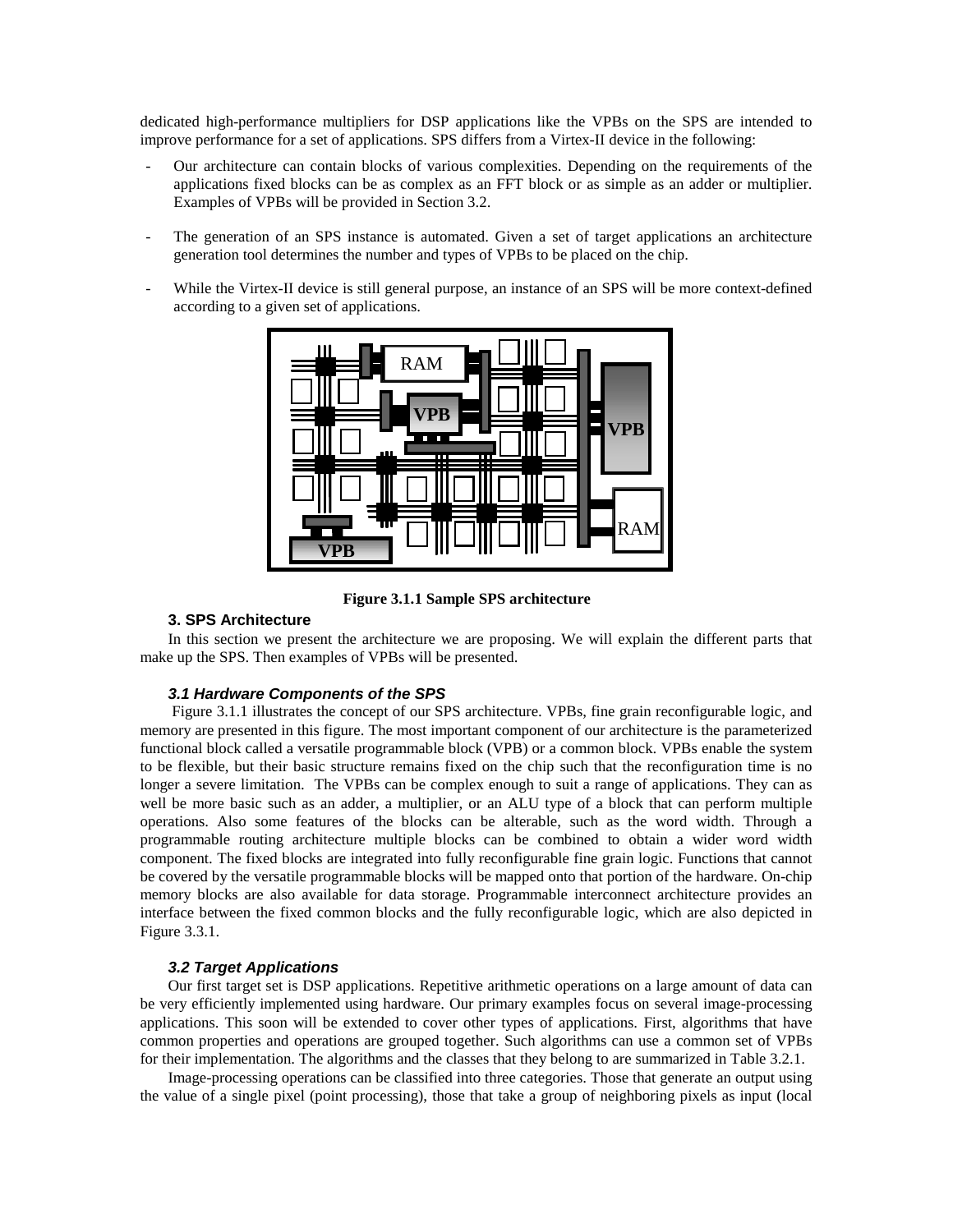processing), and those that generate their output based upon the pixel values of the whole image (global operations) [13]. Point and local processing operations are the most suitable for hardware implementation, because they are highly parallelizable. We have designed three blocks each representing one algorithm class. The blocks that we are currently considering are described in the following. In Section 5 we will refer to the implementation of these blocks on fully reconfigurable logic vs. the parameterized block realization and present the potential reduction in the number of configuration bits.

| <b>Algorithms</b>             |              |       | <b>Operations</b>           |      |           | <b>Class</b>             |
|-------------------------------|--------------|-------|-----------------------------|------|-----------|--------------------------|
| Image                         | Restoration, | Mean  | Weighted                    | Sum, | addition. | <b>Filter Operations</b> |
| Computation, Noise Reduction, |              |       | subtraction, multiplication |      |           |                          |
| Sharpening/Smoothing Filter   |              |       |                             |      |           |                          |
| Image                         | Halftoning.  | Edge  | Comparison                  |      |           | Thresholding             |
| Detection                     |              |       |                             |      |           |                          |
| Image                         | Darkening.   | Image | Addition, Subtraction       |      |           | Pixel Modification       |
| Lightening                    |              |       |                             |      |           |                          |

|  |  |  | <b>Table 3.2.1 Our Classification of Algorithms</b> |
|--|--|--|-----------------------------------------------------|
|--|--|--|-----------------------------------------------------|

**Filter Operations Block:** Many signal-processing algorithms are in essence filtering operations. Basically weighted sum of a collection of pixels indicated by the current position of the mask over the image is computed for each pixel.

The filter block is currently the most complex block we have designed. It is developed to cover an iterative image restoration algorithm, and several other filtering operations such as, mean computation, noise reduction, high pass sharpening, Laplace operator, and edge detection operators (e.g. Prewitt, Sobel). The block diagram is shown in Figure 3.2.1.



**Figure 3.2.1 Filtering Block**

The general form of the computation that this block performs is given by the following equations:

**weighted\_sum** = Sum{ $w_i$  x input\_pixel<sub>I</sub>}

**output\_pixel\_value** = B *x* input\_pixel\_value + A *x* pixel\_value\_from\_prev\_iteration – b *x* weighted\_sum + c *x* weighted\_sum

This block takes five parameters that define its operation. The mask coefficients array holds the values of the coefficients. Parameters B, A, and c take the value 0 for all the functions except the iterative image restoration algorithm.



**Figure 3.2.2 a. Thresholding VPB**



**Figure 3.2.b. Pixel modification block**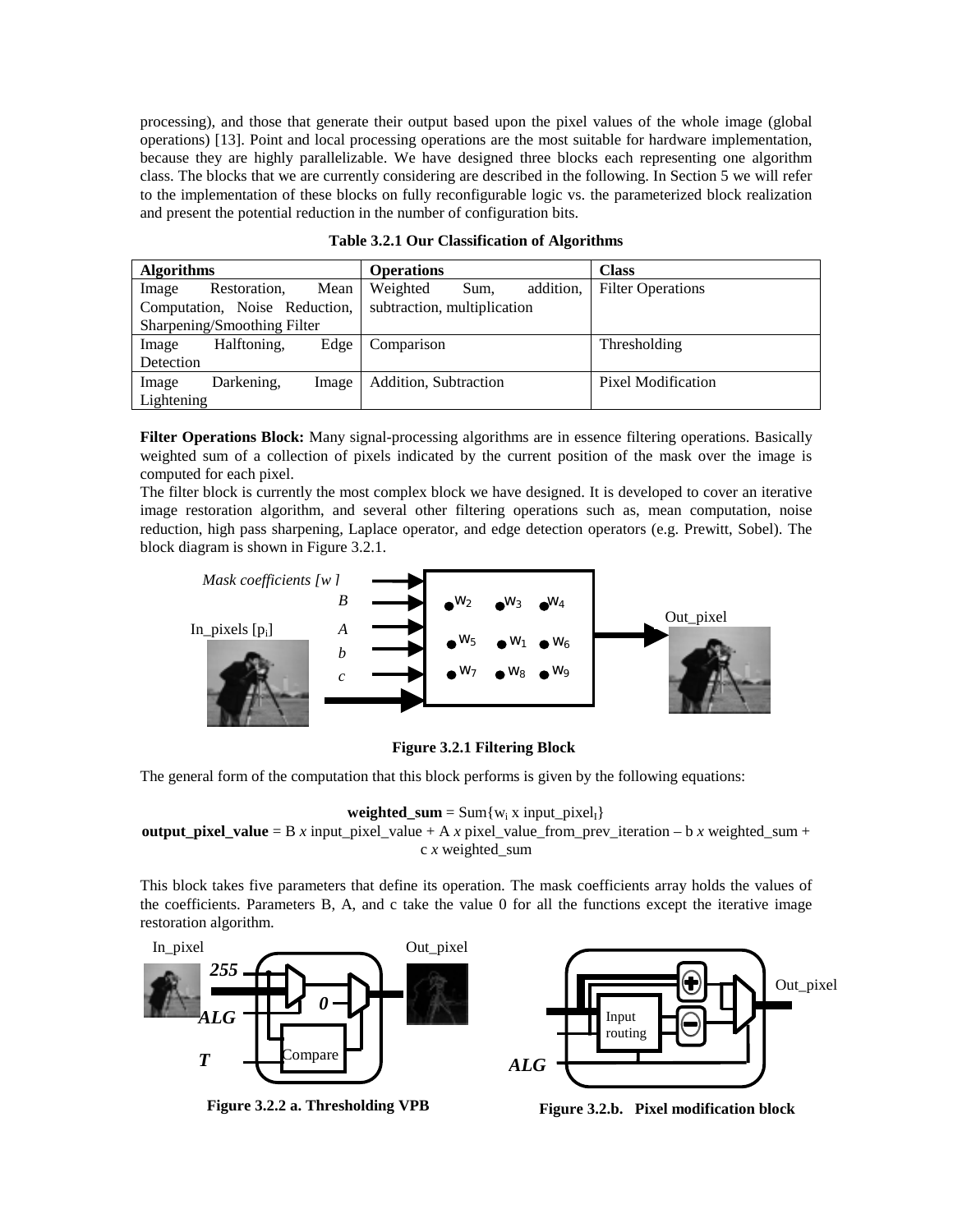**Thresholding Block:** The operators in this class produce results based on a single pixel's value. The computation is rather simple, which compares the value of the input pixel to a predetermined threshold value. The output pixel value is determined accordingly. Figure 3.2.2.a illustrates the structure of this block. The parameters of this block are the threshold value T and the algorithm selection input. For the image halftoning application the threshold value, T, is set to be 127, where the pixel vales range between 0(black) and 255(white). If the pixel value is above threshold output is given as 255, otherwise it is 0. For the edge detection operation, the output is set equal to the input value if the pixel value is above threshold, and to 0 otherwise.

**Pixel Modification Block:** Pixel modification operations are point-processing operations. This block performs darkening, lightening, and negation of images. It takes two parameters; J and algorithm selection input ALG. For the darkening operation a positive value J is added to the input pixel value. Lightening is achieved by subtracting J from each input pixel. The negative of an image is achieved by subtracting the input pixel value from J, which takes the value 255 for this case. The block diagram of the pixel modification block is illustrated in Figure 3.2.3.b.

## **4. SPS Framework**

In this section we are discussing the tools and algorithms that actually generate strategically programmable systems and perform the mapping of applications on our architecture. The architecture formation phase and the architecture configuration phase are the two major parts of the framework. In Figure 4.1 the SPS Framework is summarized.

#### **4.1 Architecture Formation**

This task can be described as making the decision on the versatile programmable blocks to place on the SPS chip along with the placement of fine-grain reconfigurable portion and memory elements, given an application or class of applications. In this phase, SPS architecture is customized from scratch given certain directives. This process requires a detailed description of the target application as an input to the formation process. A tool will analyze these directives and generate the resulting architecture. Again the relative placement of these blocks on the SPS chip along with the memory blocks and the fully reconfigurable portions need to be done by our formation tool. Unlike a conventional fine-grain reconfigurable architecture, on the SPS chip the uniform distribution of configurable logic blocks does not exist anymore. Hence for an efficient use of the chip area as well as high performance, the placement of VPBs on the chip and the distribution of configurable logic block arrays and memory arrays among those are critical. The routing architecture that should support such hybrid architecture is equally important and requires special consideration. If the routing architecture cannot provide sufficient routing resources between the s and the configurable blocks, the hardware resources can be wasted. The type and number of routing tracks and switches need to be decided such that the resulting routing architecture can support this novel architecture most efficiently. The most important issues here are the routability of the architecture and the delay in the connections.

#### **4.2 Fixed Architecture Configuration**

Another case that we are considering in our work is mapping an algorithm onto a given architecture. At this point we need a compiler tailored for our SPS architecture. This SPS compiler is responsible for three major tasks:

- The compiler has to identify the operations, groups of operations or even functions in the given description of the input algorithm that are going to be performed by the fixed blocks. Those portions will be mapped onto the VPBs and the information regarding the setting of the parameters of the VPBs will be sent to the SPS chip.
- Secondly, the SPS compiler will decide on how to use the fully reconfigurable portion of the SPS. Based on the information on the available resources on the chip and the architecture, mapping of suitable functions on the fine-grain reconfigurable logic will be performed. Combining these two tasks the compiler will generate the scheduling of selected operations on either type of logic.
- Finally, memory and register allocation need to be done. An efficient utilization of the available RAM blocks on the SPS has to be realized.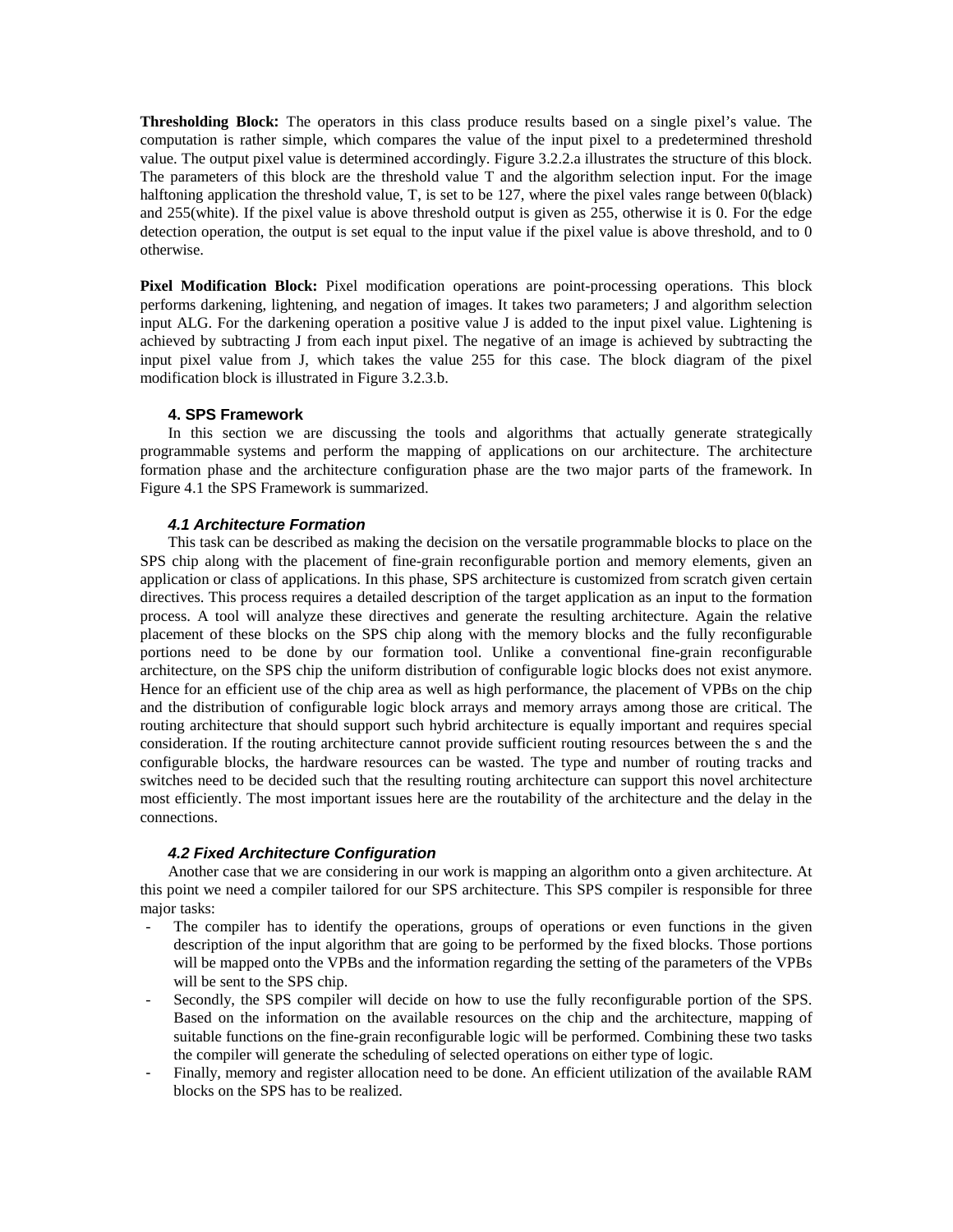

**Figure 4.1 Strategically Programmable Systems Development and Implementation Flow**

## **5. Experiments**

In this section we are presenting our experiments to estimate the potential gain in reconfiguration time that our SPS architecture will yield. We are basically exploring the reduction in reconfiguration bits that would follow as a result of providing pre-placed computation blocks with our coarse grain architecture.

# **5.1 Application Profiling**

First we have done a profiling on our image processing benchmarks to gain insight into what type of components are used more frequently. Such a profile can give directives to the architecture formation tool and guide it to employ certain blocks. Looking at the numbers and types of components that were selected by our scheduling tool we have obtained the component usage profile as shown in Figure 5.2.1a. We will create the first version of our experimental SPS architecture given the directives from the profiling information. According to Figure 5.2.1.a the most popular component is the adder with an average of approximately 14 adders per benchmark. Some components such as the 8-bit multiply and bit-wise could not average over 1. These components can be eliminated and we will focus on the rest and decide how many of each of the remaining ones to use on the SPS. If we normalize the numbers according to the constant multiplier, for each constant multiplier there would be one comparator, one subtractor, two right shifters, two left shifters, and seven adders. In the next section we will use this information and estimate the gain of fixing different numbers of components on the chip. Our start point will be the relative usage values given by our analysis.

## **5.2 Reconfiguration Time**

In the ideal case the pre-placed blocks should cover all the operations in our target applications such that we can fully exploit the benefits of the custom designed high-performance blocks and improved reconfiguration time. In reality it is not possible to create such an architecture that would support every operation that might be encountered in a wide variety of applications. Hence, in cases where provided blocks are not adequate, extra components are instantiated on the reconfigurable fabric. Here, we evaluate the gain that the VPBs would bring to the configuration process. Our scheduler uses the blocks that are made available and as many additional components as necessary for the best latency. As a result it produces an assignment of the operations to the hardware resources.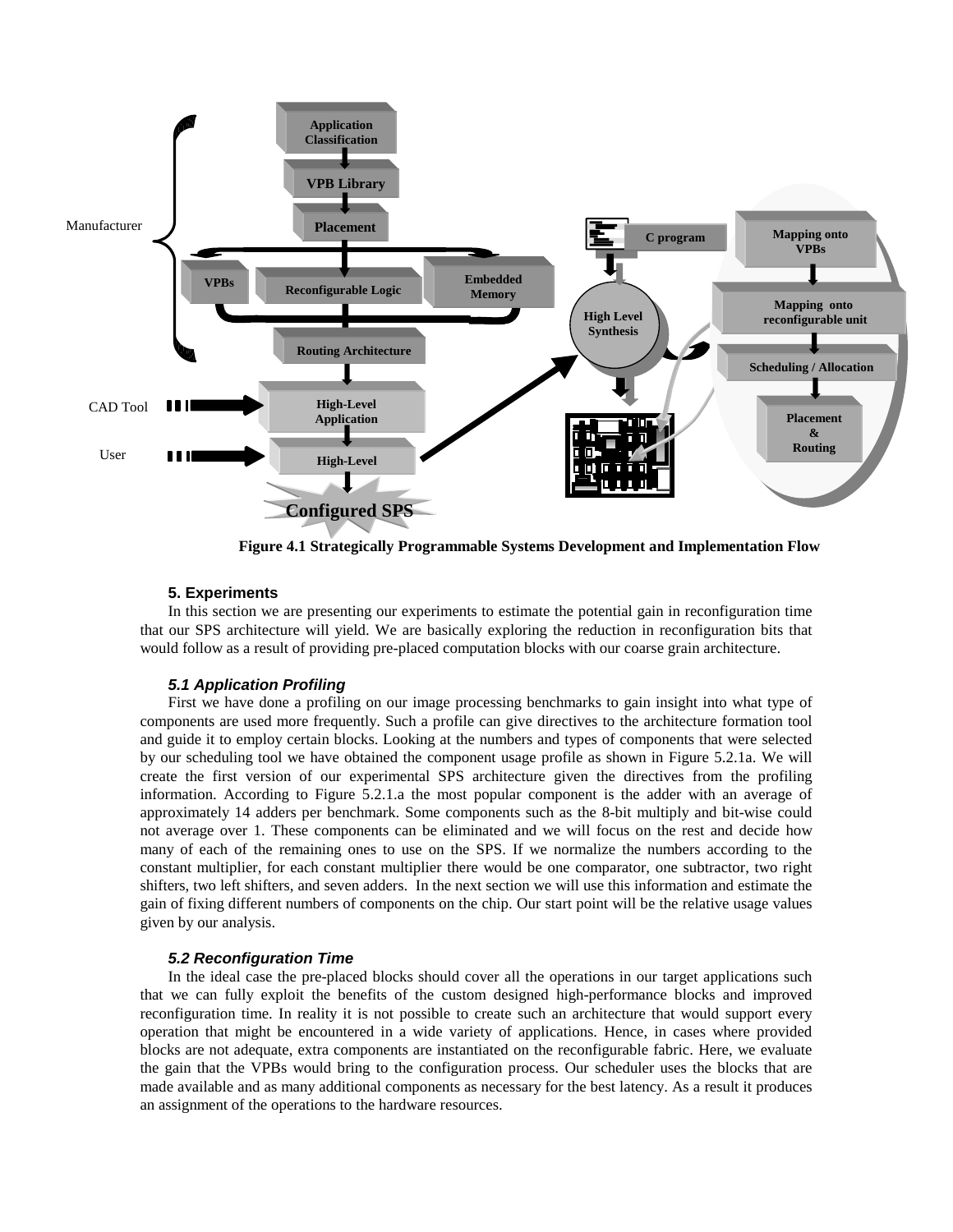

**Figure 5.2.1a. Component utilization profile Figure 5.2.1b. Potential reduction in configuration time (each line representing a benchmark)**

We are comparing the implementation of the same design on two architectures; a traditional fine grain FPGA and a SPS. We are fixing certain blocks on the SPS assuming they are pre-placed blocks on the chip. These blocks will be our gain in reconfiguration time if they are used by the given application. We are modeling the potential gain in configuration time by assuming that the number of configuration bits is proportional to the amount of logic to be implemented on the reconfigurable fabric. The higher the contribution of the pre-placed blocks is to the total design, the more reduction in reconfiguration time is achieved in this way.

Initially we have evaluated an architecture, which contains low-level blocks such as adders, subtractors as explained in Section 5.1. We provide a set of functional blocks fixed on the chip to our scheduler for operation assignment. The scheduler decides on the types and numbers of additional components if they are needed. The first experiment fixes seven 8-bit adders, one 8-bit subtractor, two right shifters, two left shifters and one constant multiplier. Then we have doubled the amount of hardware fixed in proportion at each step except the last one, where we have increased the fixed hardware 50 % from the previous setup. Figure 5.2.1.b presents the relative gains in configuration times for different setups. We observe how the gain in reconfiguration time improves with more logic provided, and how this trend saturates at a certain point. For our initial architecture setup the average reduction in reconfiguration time is 35 %. We observe that as resources available on the chip are duplicated this reduction goes as high as 75 %.

If a VPB can cover all operations of an application, then the largest gain can be obtained. Our image processing blocks presented in Section 3 will serve this purpose. They are capable of supporting several different image-processing applications. For the three blocks that we are initially considering, the potential savings in the number of programming bits is shown in table 5.2.1. We have synthesized three parameterized designs for these blocks and obtained area information. Using the CLB count for these blocks we can estimate the number of programming bits required proportional to the size of the designs just as we did for the first set of experiments. We assume that the reconfigurable fabric is similar to a Virtex chip. By using the numbers reported in [14] we derive the number of programming bits required per CLB and hence per parameterizable block.

| <b>Parameterizable Block</b> | Size (CLBs) | <b>Programming Bits</b> |
|------------------------------|-------------|-------------------------|
| Pixel Modification           | 30          | 29.910                  |
| Thresholding                 |             | 10.967                  |
| Filtering                    | 99          | 98,703                  |

**Table 5.2.1 Programming bits required implementing the VPBs with reconfigurable logic**

## **6. Conclusions**

In this paper we have presented a novel reconfigurable architecture. Our Strategically Programmable System can provide the degree of flexibility required in today's systems. While offering high-performance for its application set and still a high degree of flexibility for other applications, our architecture promises a very good performance in terms of reconfiguration time as well. Experiments indicate that a proper